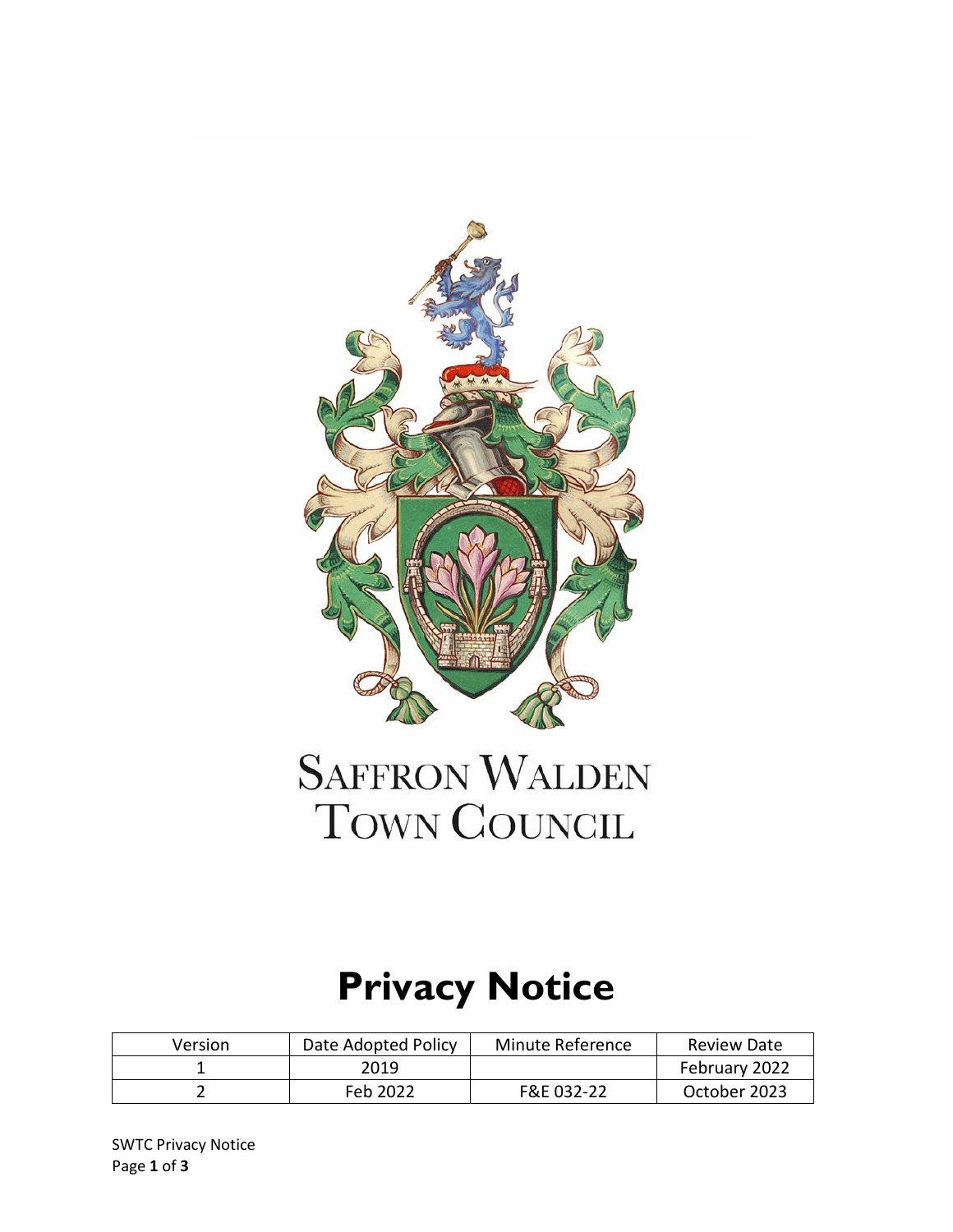# **Email / Written Correspondence Contact Privacy Notice**

# **When you contact us**

The information you provide (personal information such as name, address, email address, phone number, organisation) will be processed and stored so that it is possible to contact you and respond to your correspondence, provide information and/or access our facilities and services. Your personal information will be not shared or provided to any other third party.

# **The Council's Right to Process Information**

GDPR (Data Protection Act 2018) Article 6 (1) (a) (b) and (e)

Processing is with consent of the data subject

or

Processing is necessary for compliance with a legal obligation

or

Processing is necessary for the performance of a task carried out in the public interest or in the exercise of official authority vested in the controller

The list General Data Protection regulation provision aloe the lawful sharing of data for any of the following purposes—

(a)the prevention or detection of crime,

(b)the apprehension or prosecution of offenders, or

(c)the assessment or collection of a tax or duty or an imposition of a similar nature, to the extent that the application of those provisions would be likely to prejudice any of the matters mentioned in paragraphs (a) to (c) above

# **Information Security**

Saffron Walden Town Council cares to ensure the security of personal data. We make sure that your information is protected from unauthorised access, loss, manipulation, falsification, destruction or unauthorised disclosure. This is done through appropriate technical measures and appropriate policies.

We will only keep your data for the purpose it was collected for and only for as long as is necessary. After which it will be deleted.

#### **Children**

We will not process any data relating to a child (under 16) without the express parental/ guardian consent of the child concerned.

SWTC Privacy Notice Page **2** of **3**